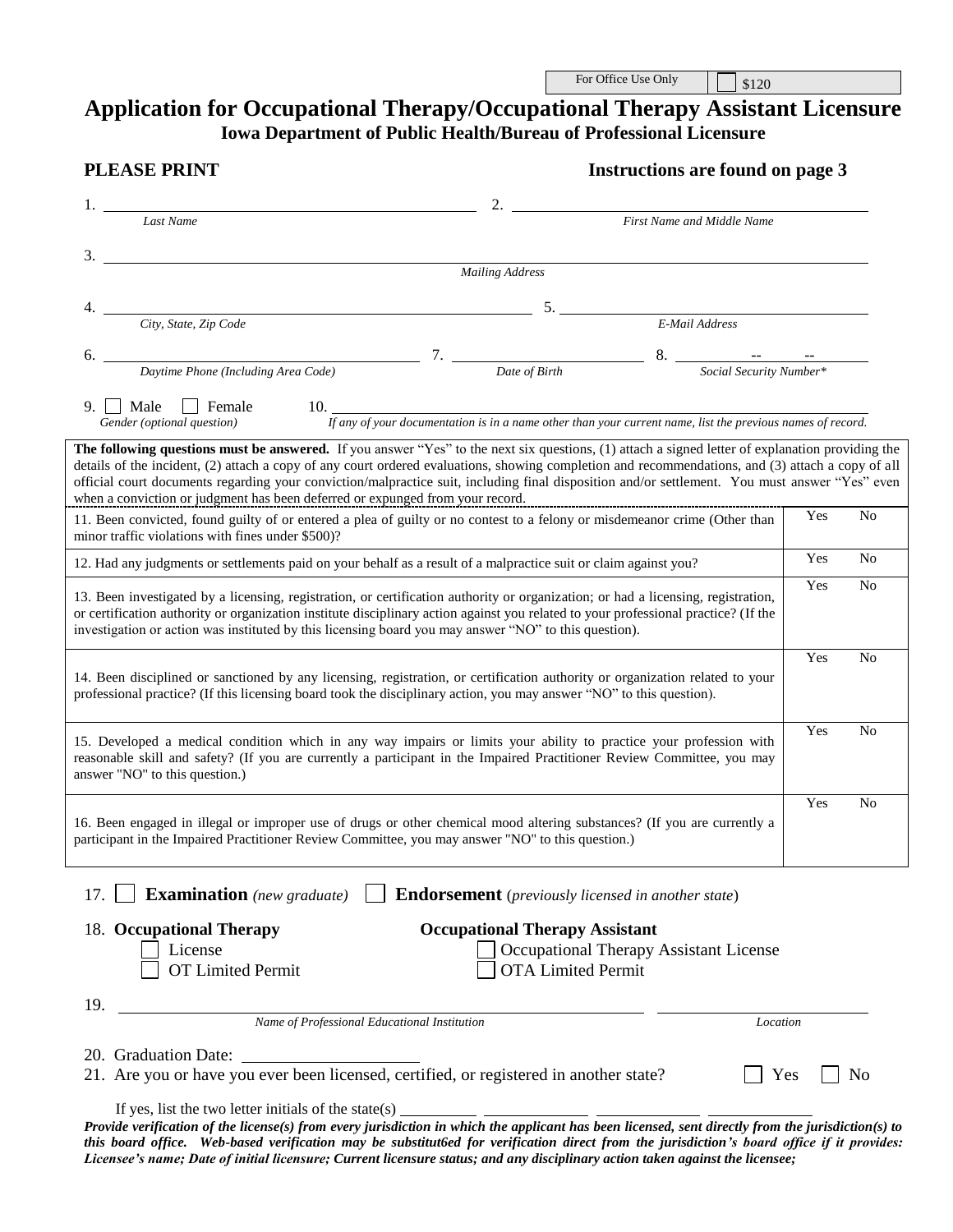## 22. Have you taken and passed the National Board of Certification (NBCOT) exam?

| ., |  |  |
|----|--|--|
|----|--|--|

Date of Exam  $\frac{1}{2}$  /

23. Application must be in the board office and be approved prior to starting employment.

| <b>Limited Permit - 206.3</b>                             | <b>Applicant Status 206.4</b>                              |
|-----------------------------------------------------------|------------------------------------------------------------|
| Examination applicants (new graduate)                     | Endorsement applicants (previously licensed)               |
| OT & OTA                                                  | OT and OTA                                                 |
| An applicant who is applying for licensure by taking the  | An applicant who has passed the licensure exam and held    |
| licensure exam for the first time may practice under the  | licensure in another state may practice prior to licensure |
| supervision of an Iowa licensed OT for a period not to    | under the supervision of an Iowa licensed OT for a period  |
| exceed 6 months from the date application is received. If | not to exceed 3 months from date application is received.  |
| the applicant for the limited permit fails the national   |                                                            |
| examination they must cease practicing immediately.       |                                                            |
| $\sim$                                                    | - 41<br>О.                                                 |

**Changes in supervision must be reported within seven days after the change in supervision takes place.**

24. *645–206.3* **Limited Permit** *or 645 – 206.4* **Applicant Status** to practice pending licensure a. I plan to practice as an OT  $\Box$  OTA  $\Box$  prior to licensure. Yes  $\Box$  No  $\Box$ 

b. My supervisor will be  *Supervisor Iowa License Number* c. Planned Start Date: Actual Start Date: (*to be determined by the board*)

### 25. **Endorsement applicants only:**

- 1. Employer(s) statement of practice of occupational therapy for a minimum of 2080 hours during the immediately preceding two-year period
- 2. **Or** completion of 30 hours for OT and 15 hours for OTA of continuing education during the immediately preceding two-year period
- 3. **Or** have passed the national board of certification (NBCOT) within 1 year prior to applying for licensure in Iowa.

**I certify** that I have carefully read the questions on this application and have answered them completely and truthfully. I declare under penalty of perjury that my answers, and all other statements or information submitted by me in this application process, are true and correct. If it is determined at any time that I have provided misleading or false information on or in support of this application, I understand that my application may be denied or that I may be subject to disciplinary action and criminal prosecution if I am already licensed.

I understand that I am required to update answers or information submitted herewith if the response or the information changes during the time period the application is pending. I also understand that this application is a public record in accordance with Iowa Code, Chapter 22 and that application information is public information, subject to the exceptions contained in Iowa law. Finally in submitting this application, I consent to any reasonable inquiry that may be necessary to verify the information I have provided on or in conjunction with this application.

\*This information is collected pursuant to Iowa Code Chapters 252J, 261 & 272C. Failure to provide mandatory information will result in license denial. Privacy Act Notice: Disclosure of your Social Security Number on this license application is required by 42 U.S.C. § 666(a)(13) and Iowa Code § 252J.8(1). The number will be used in connection with the collection of child support obligations and as an internal means to accurately identify licensees, and may be shared with taxing authorities as allowed by law including Iowa Code § 421.18.

26.

**Applicant must sign here in ink Date**